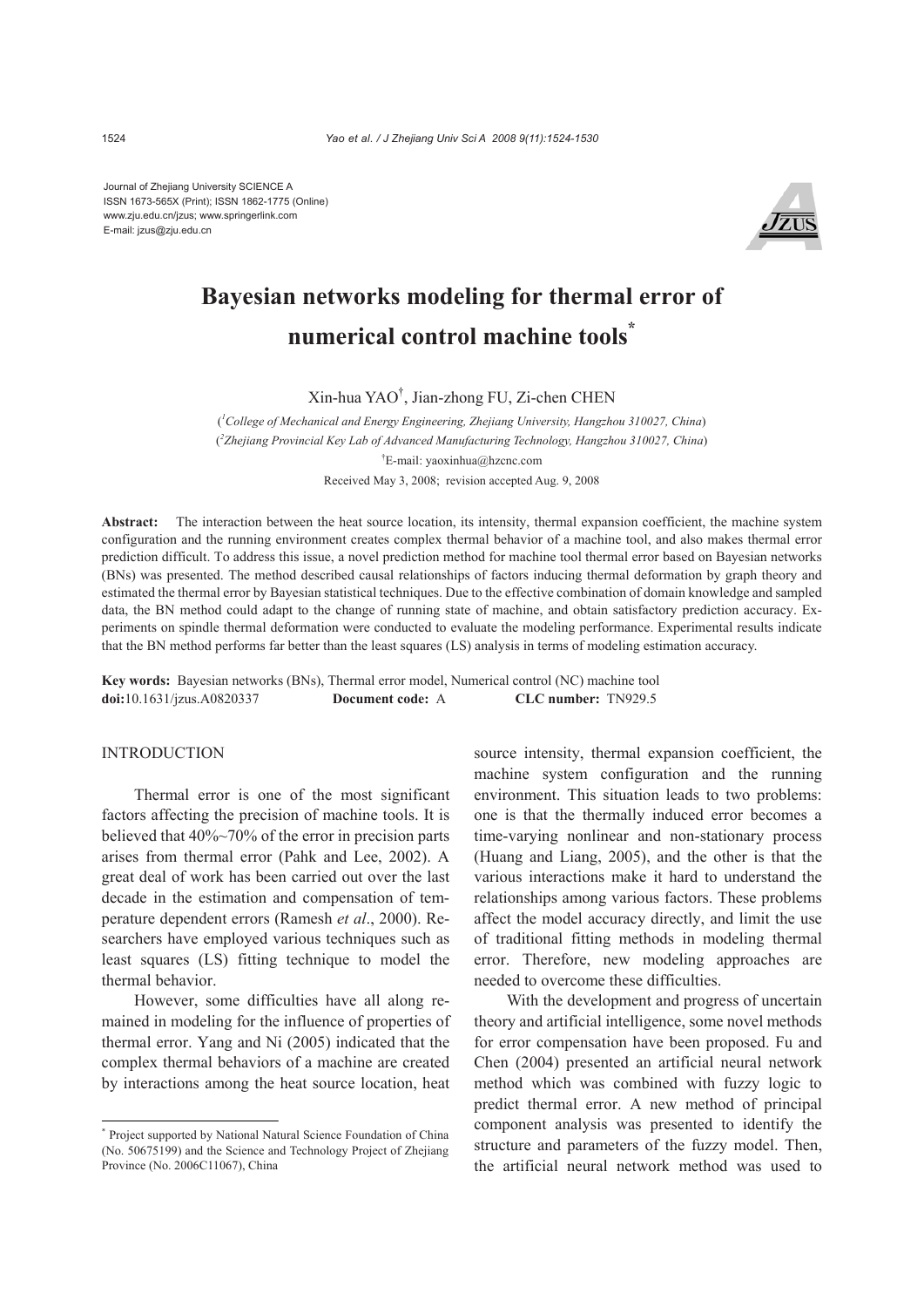overcome the problem which the fuzzy model could not resolve, because the effective data number was smaller than the consequence parameter number. Lin *et al*.(2008) proposed a modeling method based on on-line LS support vector machine (OLS-SVM) to implement thermal error compensation. The data collected by temperature sensors and laser position sensors were trained to construct the thermal error model based on OLS-SVM. The thermal error could be predicted by this model, and at the same time the model was modified recursively according to new input data. However, a common shortcoming with these models was the "black-box" nature of themselves. That is to say, these models that predicted thermal error only depended on the temperature data

collected on measuring points, but without taking the relationships among various factors into account. Thus, much experiential knowledge cannot be used by these models to improve their calculation precision and speed.

A BN is a probabilistic representation for uncertain relationships and is useful for modeling real-world problems such as diagnosis, forecasting, manufacturing control, etc., wherein there exist multiple cause and effect dependency relations (Heckerman and Breese, 1996). It is adept in reasoning and decision-making by well combining experiential knowledge and sampled data. This paper seeks to present a thermal error model for numerical control (NC) machine tool based on BNs and is organized as follows: in the next section, a concept of BNs is introduced; In Section 3, the modeling method based on BNs is proposed and how to use it to analyze thermal error is then presented; To test the validity of the method, an experiment is shown in Section 4 and the result is analyzed; Finally, some conclusions are presented in Section 5.

# BAYESIAN NETWORKS

A BN is a graphical model consisting of nodes which represent causes and effects in real-world situations and a set of edges each of which connects two nodes. If there exists a causal relationship between any two of the nodes, the edge would be directional leading from the cause variable to the effect variable. For such directed edges, the edge is said to be from parent to child. A BN is also called a 'directed acyclic graph' for this reason as all the edges of the graph point in a particular direction and there is no way to start from one node, travel along a set of directed edges in the proper direction and arrive at the same node.

# **Mathematical representations of Bayesian networks**

A BN for a set of variables  $X = \{X_1, ..., X_n\}$  consists of a network *S* that encodes a set of conditional independence assertions about variables in *X* and a set of local probability distributions associated with each variable (Heckerman and Breese, 1996). Together, these components define the joint probability distribution for *X*.

For a joint probability distribution, from the chain rule of probability, we have

$$
P(X_1, \cdots, X_n) = \prod_{i=1}^n P(X_i \mid X_1, X_2, \cdots, X_{i-1}).
$$
 (1)

For every  $X_i$  there will be some subset  $\pi(X_i)$  $\subseteq$ {*X*<sub>1</sub>, *X*<sub>2</sub>, ..., *X*<sub>*i*-1</sub>} such that *X<sub>i</sub>* and {*X*<sub>1</sub>, ..., *X<sub>i</sub>*-1}\ $\pi$ (*X<sub>i</sub>*) are conditionally independent. That is, for any *Xi*,

$$
P(X_i | X_1, ..., X_{i-1}) = P(X_i | \pi(X_i)), \tag{2}
$$

where  $X_i$  denotes the variable and  $\pi(X_i)$  represents the parents of node  $X_i$  in *S*. Combining Eqs.(1) and (2),

$$
P(X_1, \dots, X_n) = \prod_{i=1}^n P(X_i \mid \pi(X_i)).
$$
 (3)

Now, we assume that the number of nodes in a BN is *n*, the average number of parent nodes is *m*, and each variable owns *k* values on average. Then, the computation complexity of Eq.(3) is  $nk^m$ , while it is  $k<sup>n</sup>$ −1 to Eq.(1). Obviously, the time cost will decline by using Eq.(3) when *m* is far smaller than *n*.

#### **Parameter learning for Bayesian networks**

The process to refine the local probability distributions of a BN using given data is called 'parameter learning'. Given net structure  $S<sup>h</sup>$  and background knowledge ξ, we denote

$$
\theta_{ijk} = P(X_i^k | \pi(X_i)^j, S^h, \xi), \tag{4}
$$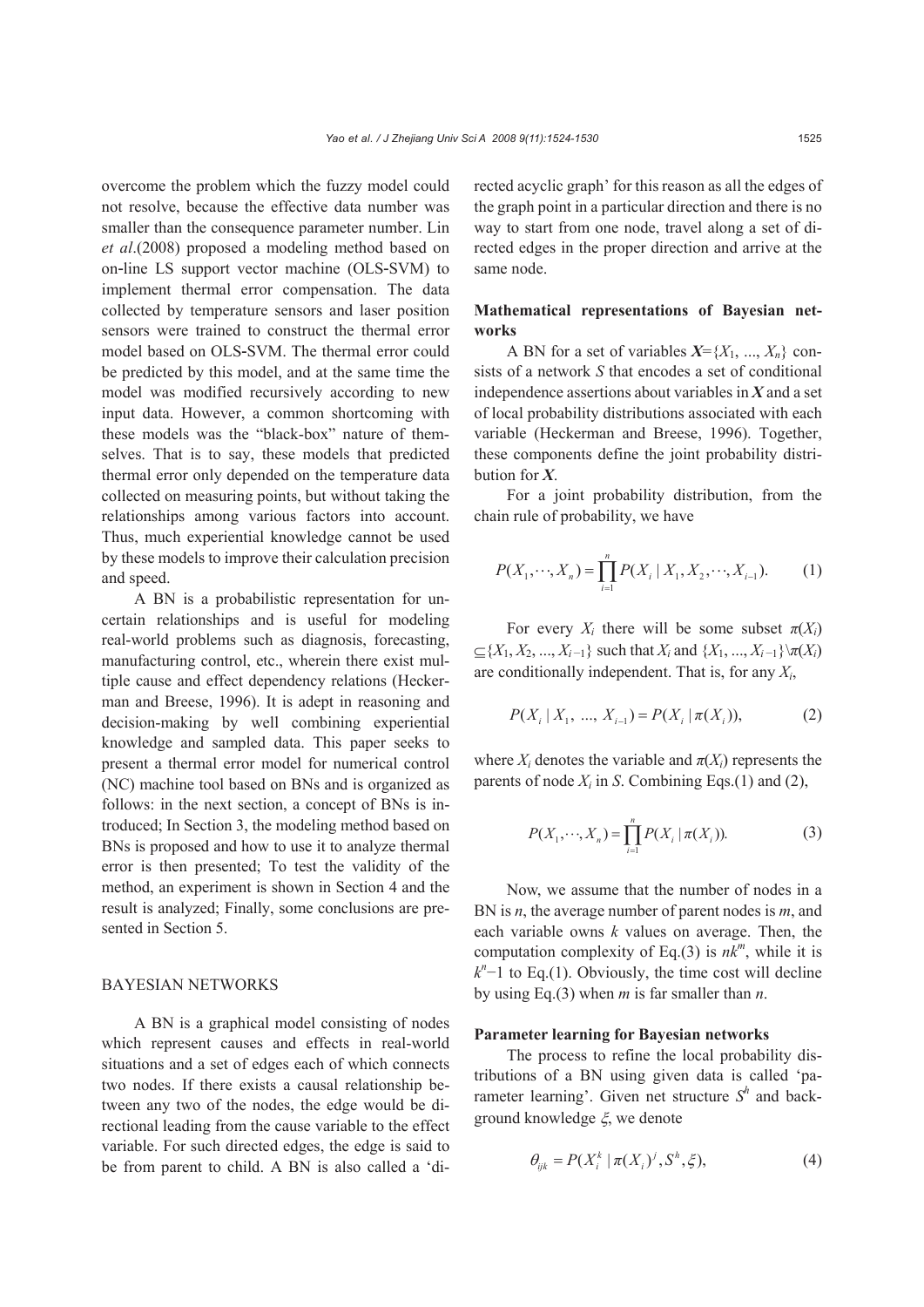where  $\theta_{ijk}$  is the parameter of a BN, representing the probability of *Xi* whose value is *k* and the value of its parents is *j*. For convenience, we define the vector of parameters

$$
\theta_{ij} = \bigcup_{k=1}^n \{ \theta_{ijk} \}, \ \theta_i = \bigcup_{j=1}^n \{ \theta_{ij} \}, \ \theta_s = \bigcup_{i=1}^n \{ \theta_i \},
$$

where  $r_i$  and  $q_i$  denote the numbers of possible values of *Xi* and their parents, respectively.

Given this class of local distribution functions, the posterior distribution can be calculated efficiently and in a closed form under three assumptions (Heckerman, 1997): (1) There are no missing data in Sample *D*, that is Sample *D* is complete; (2) The parameter vectors  $\theta_{ij}$  are mutually independent; (3) The distribution of θ*ij* is a Dirichlet distribution.

Then, the posterior distribution can be obtained as follows:

$$
P(\theta_s | D, S^h, \xi) = \prod_{i=1}^n \prod_{j=1}^{q_i} P(\theta_{ij} | D, S^h, \xi)
$$
  
= 
$$
\prod_{i=1}^n \prod_{j=1}^{q_i} \text{dir}(N'_{ij1} + N_{ij1}, ..., N'_{ij_i} + N_{ij_i})
$$
  
= 
$$
\prod_{i=1}^n \prod_{j=1}^{q_i} \frac{\Gamma\left(\sum_{k=1}^{r_i} (N'_{ijk} + N_{ijk})\right)}{\prod_{k=1}^{r_i} \Gamma(N'_{ijk} + N_{ijk})} \prod_{k=1}^{r_i} \theta_{ijk}^{N'_{ijk-1}}.
$$
(5)

where  $N'_{ijk}$  is the coefficient of Dirichlet distribution indicating the prior distribution of variables. *Nijk* is the number of cases in *D* in which  $X_i = x_i^k$  and the value of its parents is *j*.

#### **Probabilistic inference for Bayesian networks**

In general, the computation of a probability of a constructed model is known as probabilistic inference. In this section, probabilistic inference in BNs is described briefly.

To a BN whose structure has been fixed, if there are *N* cases in sampled data, the inference can be calculated as follows (Heckerman, 1997):

$$
P(x_{N+1} | D, S^h) = \int P(x_{N+1} | \theta_s, D, S^h) P(\theta_s | D, S^h) d\theta_s
$$
  
= 
$$
\prod_{i=1}^n \prod_{j=1}^{q_i} \frac{N'_{ijk} + N_{ijk}}{N'_{ijk} + N_{ijk}}.
$$
 (6)

Especially, if there is only one variable  $X_i$  to be calculated, Eq.(6) can be simplified as

$$
\hat{X}_i = x_i^{k_0},\tag{7}
$$

where  $\hat{X}_i$  is the prediction value of  $X_i$ , and  $k_0$  should satisfy

$$
\theta_{ij_0k_0} = \max_{k} \{ \theta_{ijk} \} = \max_{k} \{ P(x_i^k \mid \pi(X_i)^j, S^h) \}.
$$

# THERMAL ERROR MODELING WITH BAYES-IAN NETWORKS

Complex behaviors of a machine tool (as described in INTRODUCTION) need to be addressed by the thermal error model in arriving at an accurate prediction under varying operation conditions. In order to account for these effects, the BN—especially dealing with uncertain relationships—is therefore very essential.

# **Modeling process**

With the help of Bayesian statistics, prior knowledge of a domain can be combined well with sampled data. Accordingly, modeling of thermal errors in machine tools will be implemented by two steps: (1) Construct network from prior knowledge. Here we should identify the factors that are of critical importance in inducing thermal errors, analyze the interrelation among them, then describe all this information by building a directed acyclic graph, and finally assess prior probability of each variable in graph. (2) Conduct probabilities learning and inference in the network based on sampled data. The parameters of network will be refined, and the result of modeling can be calculated by probabilistic inference.

The entire modeling flowchart is described as Fig.1 in detail.

#### **Network design**

Thermal errors in machine tools are caused by several factors, such as machining time, cooling liquid and working environment. A BN involving more factors will have higher precision but increased complexity (Lo *et al.*, 1999). Based on an overall consideration of various factors, a network with 16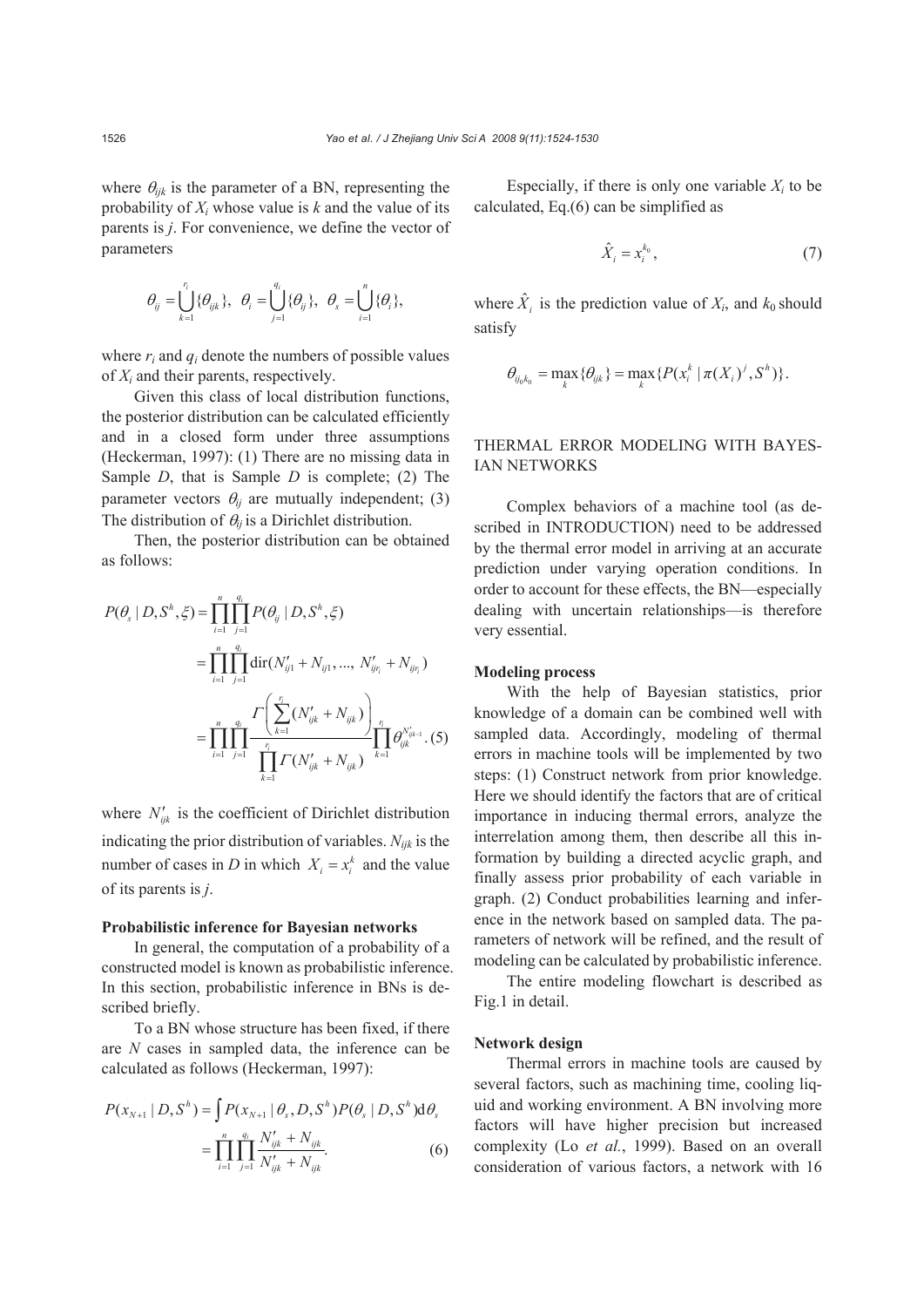



factors—comprising 13 thermal variables, rotate speed of spindle, feed rate and cooling liquid—has been constructed in experiments. However, to express clearly and compactly, a network with 4 nodes is taken as an example herein. Three temperature variables which consist of ambient temperature  $T_0$ , front bearing temperature  $T_1$  and electric machine temperature  $T_2$ , together with thermal deformation in axial direction  $D_0$  and in radial direction  $D_1$ , form a network. Here variables  $T_0$ ,  $T_1$  and  $T_2$  represent the alterative values of temperature. According to causal relationships among variables, the network can be constructed as Fig.2. Obviously, any variable  $X_i$  in this network and  ${X_1, ..., X_{i-1}}\$  $\pi(X_i)$  are conditionally independent.



**Fig.2 Network for thermal errors prediction** 

#### **Data preprocess**

The variables of BNs should be discrete, so it is

essential to discretize variables of temperature and thermal deformation. Suppose that the range of a variable  $X_i$  is  $V_i = [low_i, up_i]$ , then it should be divided into a finite number of non-overlapping intervals with equal interval width *w*, that is

$$
V_i = \{ [C_{i0}, C_{i1}] \cup [C_{i1}, C_{i2}] \cup ... \cup [C_{i,k-1}, C_{ik}] \},
$$
  
and  

$$
w = C_{ij} - C_{i,j-1}, \forall j = 1, 2, ..., k,
$$

where  $low_i=C_iC_1\leq C_iC_2\leq \ldots \leq C_{i,k-1}\leq C_{i\bar{k}}=up_i$ . After this transition, it can be seen that the variable  $X_i$  owns  $k$ discrete values.

The issue about how to determine the value of *w* will be discussed here. In principle, the interval width should satisfy two requirements: (1) Precision requirement. As BNs estimate the value of a variable according to the probability of each interval, interval size limits the precision of modeling. Furthermore, the middle value of the interval which has maximal probability will be used in this paper as the result of the prediction, interval width therefore should have the same magnitude as precision requirement. (2) Performance requirement. As mentioned in Section 2, the computation complexity of BN is  $nk^m$ . When the structure of a network is fixed, the number of nodes *n* and the average number of parent nodes *m* are also fixed. Thus the computation complexity will increase swiftly when the number of intervals *k* grows. Obviously, setting large size will be beneficial to reduce the number of intervals and reduce the computation complexity.

To sum up, the size of intervals is relative to modeling precision and computation complexity, and its value should depend on certain applications. To some applications with high-precision requirements, using hierarchical means to truncate the range of variables gradually will be an ideal method.

#### MODEL VALIDATION

A series of experiments on an NC machining center have been conducted to verify the method based on BNs. With smart temperature sensors and laser position sensors (KEYENCE LK-150 H), we have collected the temperature on different positions of the machine tool and thermal deformation of spindle, respectively (Fig.3).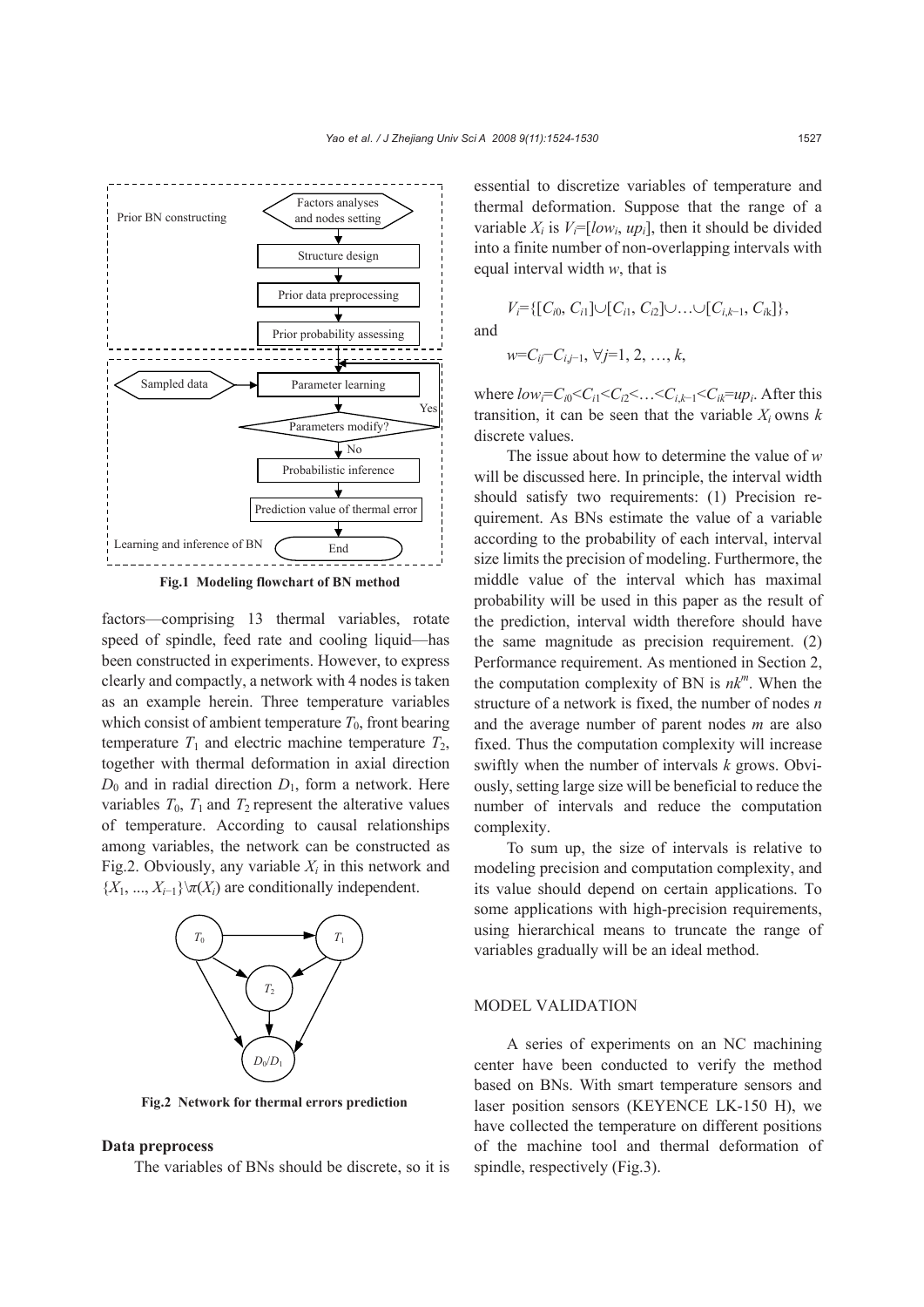

**Fig.3 Thermal error measurement** 

#### **Modeling test**

The machine runs continuously for 2.5 h in an experiment, and the data is collected once every minute. This experiment is repeated several times under similar conditions and thirty sets of data are collected. In order to explain how to process the data, the thermal error at the moment *t*=20 min is taken as an example. Table 1 cites a portion of data.

**Table 1 Portion of experimental data when** *t***=20 min**

| No. | Thermally induced error |            |           |            |            |
|-----|-------------------------|------------|-----------|------------|------------|
|     | $T_0$ (°C)              | $T_1$ (°C) | $T_2$ (°C | $D_0$ (µm) | $D_1$ (µm) |
| 1   | 0.003                   | 1.687      | 1.525     | 10.7       | 6.1        |
| 2   | 0.001                   | 1.776      | 1.437     | 9.3        | 5.8        |
| 3   | 0.001                   | 2.062      | 1.737     | 12.9       | 7.1        |
| 4   | 0.002                   | 2.001      | 1.666     | 12         | 6.5        |
| 5   | 0.003                   | 2.211      | 1.718     | 13.2       | 7          |
| 6   | 0                       | 1.512      | 1.436     | 9.7        | 6.2        |
| 7   | 0.001                   | 1.818      | 1.512     | 9.3        | 6.1        |
| 8   | 0                       | 1.438      | 1.399     | 10.1       | 6.3        |
| 9   | 0.001                   | 1.7        | 1.411     | 8.7        | 5.6        |
| 10  | 0.001                   | 1.937      | 1.598     | 11.4       | 6.6        |
| ÷   |                         |            |           | ٠          | $\vdots$   |
| 30  | 0.002                   | 1.926      | 1.587     | 11.7       | 6.5        |

Some characteristic values of statistics are shown in Table 2. Based on it, together with the precision requirements, the intervals of each variable are set as Table 3. Then the number of sampled data in every interval can be obtained, and the probability distribution for variables  $D_0$  and  $D_1$  can be calculated according to Eq.(7). The parameter  $N'_{ijk}$  in this formula indicates the priori distribution which should be offered by experts in general. Here  $N'_{ijk}$  is set as 1. The result of the calculation can be seen in Table 4, where  $P_k = \theta_{ijk}$  ( $k=1, 2, ..., 6$ ), i.e., the probability of each interval of the thermal deformation. To axial thermal deformation  $D_0$ , for the interval [11.0~12.0) has the maximal probability, the middle value of it (i.e., 11.5 μm) is the predictive value of thermal deformation. Similarly, it can be estimated that the value of  $D_1$  is 6.4 μm.

# **Experimental result analysis**

To further confirm the validity of the BN method, the modeling performance of it is compared with the LS method in terms of modeling accuracy. The modeling results for axial thermal deformation from two methods and the actual value of machine are shown in Fig.4, and the results for radial thermal deformation are shown in Fig.5. Furthermore, the

**Table 2 Values of statistical characteristic** 

|            | Variance              | Maximum Minimum |          | Mean   |
|------------|-----------------------|-----------------|----------|--------|
| $T_0$ (°C) | $1.05 \times 10^{-6}$ | 0.003           | $\theta$ | 0.001  |
| $T_1$ (°C) | 0.047                 | 2.492           | 1.432    | 1.885  |
| $T_2$ (°C) | 0.013                 | 1.803           | 1.357    | 1.582  |
| $D_0$ (µm) | 2.180                 | 13.600          | 8.100    | 11.300 |
| $D_1$ (µm) | 1.710                 | 7.600           | 5.600    | 6.300  |

#### **Table 3 Intervals of variables**

| Variable   | Number of | Interval                                       |  |
|------------|-----------|------------------------------------------------|--|
|            | interval  |                                                |  |
| $T_0$ (°C) | 3         | $[0 - 0.001)/[0.001 - 0.002]$                  |  |
|            |           | $[0.002 - 0.003]$                              |  |
| $T_1$ (°C) | 4         | [1.350~1.400]/[1.400~1.550]                    |  |
|            |           | [1.550~1.700]/[1.700~1.850)                    |  |
| $T_2$ (°C) | 4         | $[1.400 \sim 1.700]/[1.700 \sim 2.000]$        |  |
|            |           | [2.000~2.300)/[2.300~2.600]                    |  |
| $D_0$ (µm) | 6         | $[8.0 - 9.0)/[9.0 - 10.0]$                     |  |
|            |           | [10.0~11.0) / [11.0~12.0]                      |  |
|            |           | $[12.0 \sim 13.0) / [13.0 \sim 14.0]$          |  |
| $D_1$ (um) | 6         | $[5.4 \sim 5.8)/[5.8 \sim 6.2)/[6.2 \sim 6.6]$ |  |
|            |           | [6.6~7.0)/[7.0~7.4]/[7.4~7.8]                  |  |

|  |  |  |  |  | Table 4 Predictive result of thermal deformation |
|--|--|--|--|--|--------------------------------------------------|
|--|--|--|--|--|--------------------------------------------------|

|                  | Probability of thermal error |               |
|------------------|------------------------------|---------------|
|                  | $D_0$ (µm)<br>$D_1$ (µm)     |               |
| $P_1$            | 0.033                        | 0.1           |
| P <sub>2</sub>   | 0.133                        | 0.133         |
| $P_3$            | 0.133                        | 0.567         |
| $P_4$            | 0.533                        | 0.067         |
| $P_5$            | 0.1                          | 0.1           |
| $P_6$            | 0.067                        | 0.033         |
| Interval         | $[11.0 \sim 12.0]$           | $[6.2 - 6.6]$ |
| Predictive value | 11.5                         | 6.4           |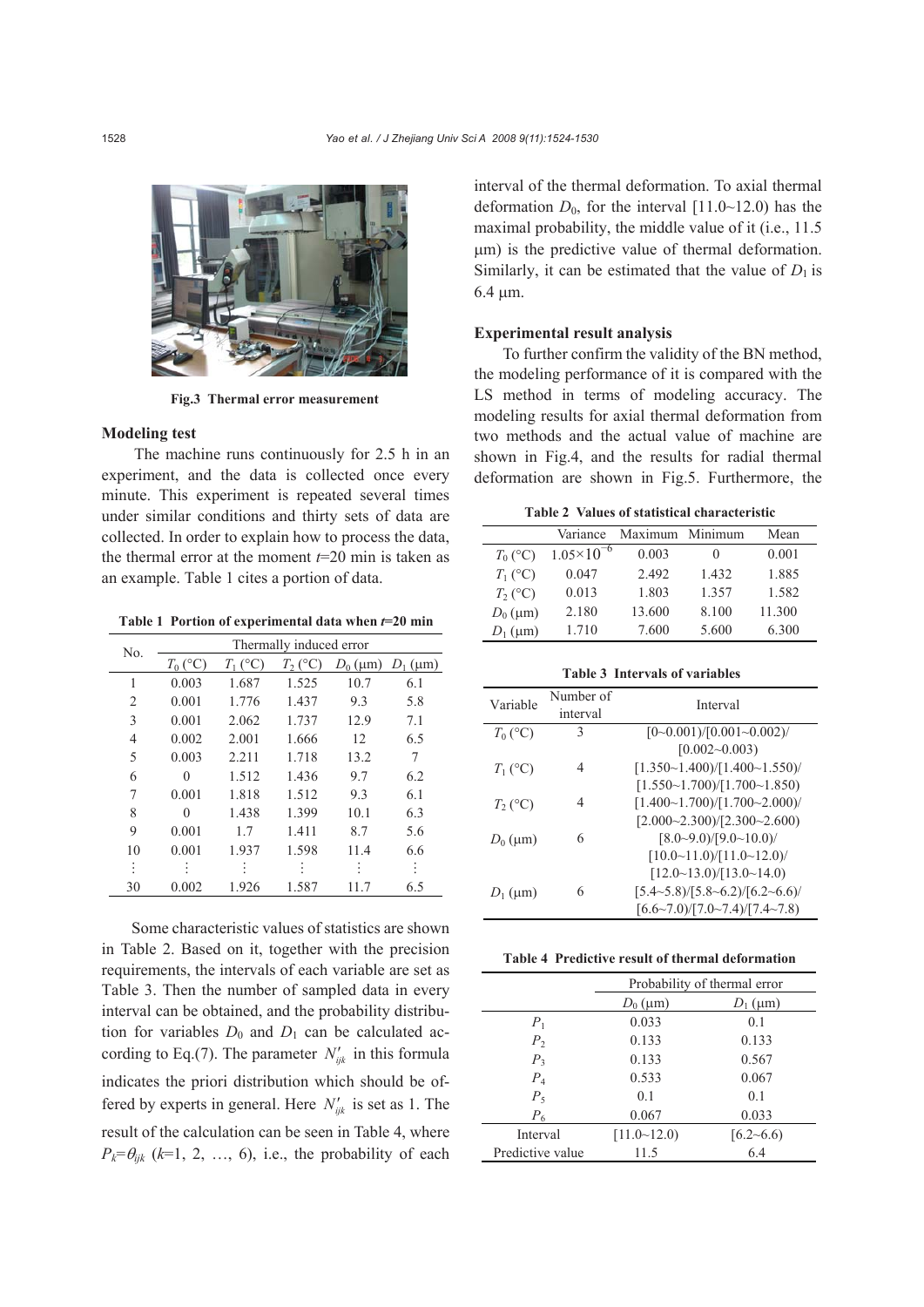

**Fig.4 Modeling validation results in axial direction. (a) Thermal deformation; (b) Residual error** 



**Fig.5 Modeling validation results in radial direction. (a) Thermal deformation; (b) Residual error**